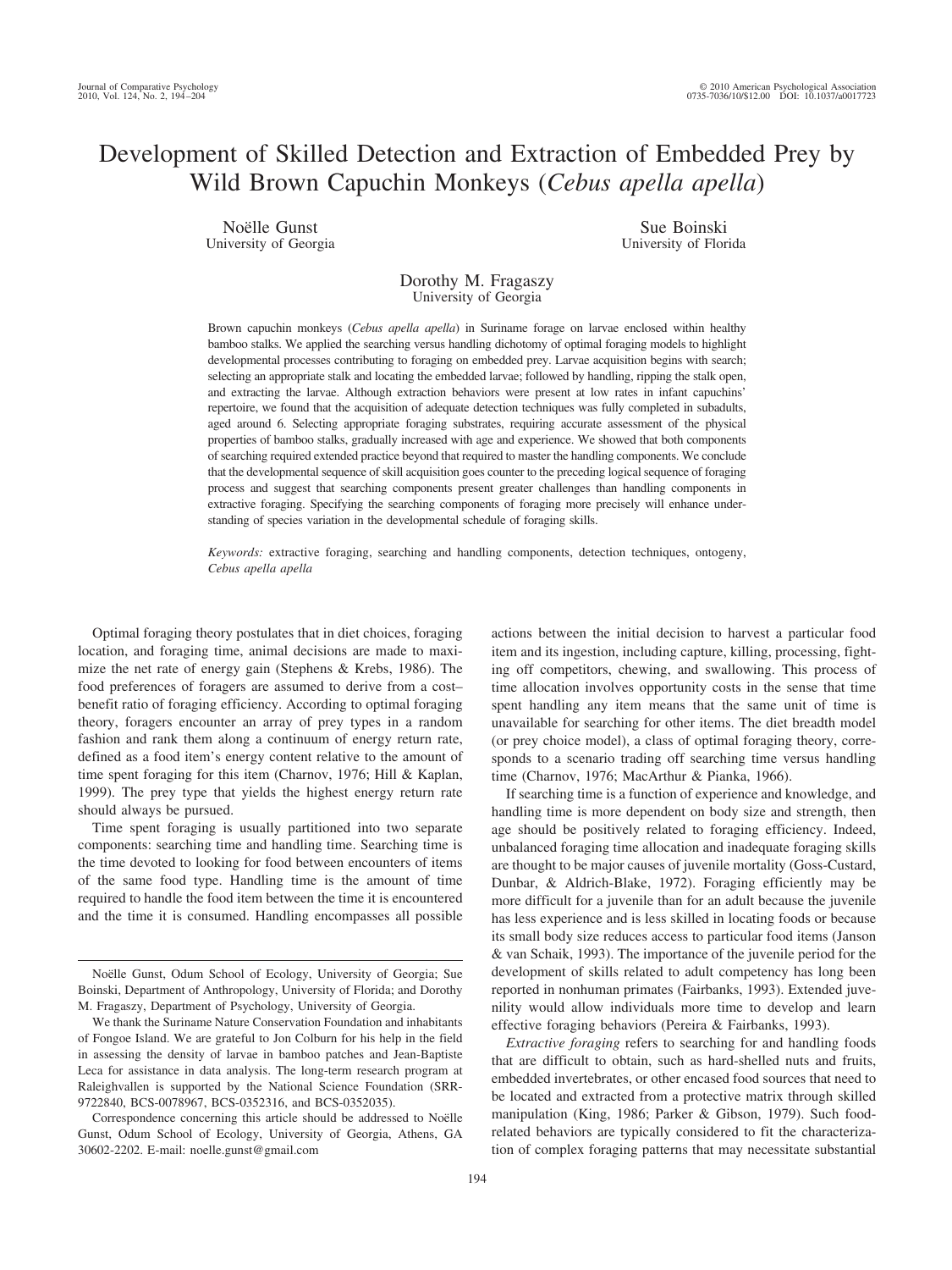learning time. Detecting and extracting embedded food present greater cognitive challenges than, for example, harvesting surface insects or plucking fruit (K. R. Gibson, 1987).

Extractive foraging is common in omnivorous animals that rely on hidden foods. These food-processing techniques are widespread among birds and mammals. Kea birds (*Nestor notabilis*) dig in the ground for roots and turn stones over to get access to insect larvae (Huber & Gajdon, 2006). Sea otters (*Enhydra lutris*) are well known for bashing mollusks against a stone placed on their chests (Ebert, 1968). Among nonhuman primates, yellow baboons (*Papio cynocephalus*) include a wide variety of hidden foods in their diet, such as underground corms and insects from under bark (S. Altmann & Altmann, 1970). Chimpanzees (*Pan troglodytes*) crack open hard nuts using rock hammers (Boesch & Boesch, 1983) and extract termites and ants by "fishing" for them with twigs or grass probes (McGrew, 1992).

Wild brown capuchins in Raleighvallen, Suriname, forage on larvae embedded in healthy (nonrotten) bamboo stalks. First, they have to identify an appropriate stalk of bamboo and the segment of the stalk to open. If they mismanage these components of the task, opening the stalk is futile. Second, they have to locate embedded larvae within a stalk by using auditory, olfactory, tactile, and visual cues. Third, the main handling problem they face is to extract the larva from its tough protective matrix. This is accomplished by ripping the stalk apart with the teeth and hands and pulling out the larva with the fingers.

A detection technique typically used by capuchins to locate embedded prey is tapping quickly on a substrate with the fingertips ("tap scanning"), apparently generating acoustic information about the existence of cavities or more generally about the density of the material (Gunst, Boinski, & Fragaszy, 2008; Izawa, 1978; Janson & Boinski, 1992; Phillips, Grafton, & Haas, 2003; Visalberghi & Neel, 2003). Some authors have mentioned sniffing, as well as manual and visual inspection of bamboo stalks, as potential detection patterns (Gunst et al., 2008; Izawa, 1978; Phillips, Shauver Goodchild, Haas, Ulyan, & Petro, 2004). We have little information about how capuchins might select stalks. Izawa (1978) reported that brown capuchins in Colombia capture and feed on frogs and grasshoppers hidden in bamboo stalks (*Bambusa guadua*). Izawa noticed that the internodes containing a frog were physically very different from others because frogs were systematically found in the medullary cavities, which presented one or two slits and had changed color, being brownish instead of green. However, at our field site in Suriname, the internodes of bamboo that contain larvae did not differ in appearance from internodes lacking larvae—they did not contain slits and they were the same green color (N. Gunst, personal observation). Detecting embedded larvae may be more difficult for the capuchins than detecting embedded frogs because the former leave fewer physical cues on the bamboo substrate than the latter.

If the handling component constrains proficiency at obtaining larvae, then monkeys with equivalent size and dental equipment would be equally proficient in this task. However, this is not the case. By focusing on the effects of physical maturation on the acquisition of foraging competence in wild brown capuchins, Gunst et al. (2008) reported that although older juveniles and subadults have similar dentitions and body weights, the former were still significantly less proficient than the latter in obtaining embedded larvae. These findings suggest that ineffective search components, more than ineffective handling components, constrain young monkeys' foraging efficiency for larvae in the bamboo. Locating an appropriate stalk and an appropriate site on the stalk depend more on perceptual skills than physical strength. These aspects of larvae foraging may be mastered in a different time frame than opening the stalks. In particular, they may be mastered later than the handling components. However, Gunst et al. considered foraging efficiency as a whole, with no distinction between searching and handling components.

This study is a complementary and necessary extension of the latter research. In this article, we address how young monkeys become skilled at selecting appropriate stalks and how they search these stalks to determine whether and where to rip them open and extract the larvae. We assume that these skills are acquired through the routine generation of species-typical exploratory actions, coupled with learning about the outcomes of actions that generate directly perceptible information (E. J. Gibson & Pick, 2003; Lockman, 2000). In accord with this framework, we hypothesize that young capuchins become proficient at locating larvae through two complementary processes: (a) gradual increase in the performance of actions effective in this context, including selection of appropriate stalks, and (b) gradual diminution of actions ineffective in this context, including actions directed at inappropriate stalks. We hypothesize that young capuchins are attracted to stalks they can break more easily (i.e., thin-diameter and rotten bamboo stalks). Previous work has shown that young capuchins at Raleighvallen are attracted to stalks ripped open by others (Gunst et al., 2008). None of these classes of stalks (thin, rotten, and already ripped) contain larvae.

To learn how to forage efficiently on embedded foods, immature capuchins may initially apply the full repertoire of species-typical perception–action routines to various types of foraging substrates, in the process detecting the affordances of each action, and finally direct actions in a correct sequence on the appropriate foraging substrate (Resende, Ottoni, & Fragaszy, 2008). Therefore, we predict that (a) the behavioral patterns that in adults are associated with effective detection exist in the repertoire of immature capuchins from the outset, (b) frequency of performing these behaviors will increase from infancy to adulthood (i.e., by around age 6), and (c) performance of all behaviors during foraging for bamboo larvae, including selection of inappropriate stalks and search actions that are not common in proficient adults, will be more frequent in young juveniles than in infants because juveniles take up foraging activity but will be increasingly less frequent in older age groups, although they will remain in the repertoire at a very low rate. Immigrant adults, if they are naïve about this form of foraging, should be as efficient as capuchins of equal size at opening stalks, but, like younger individuals, they will produce inappropriate behaviors proportionally more frequently than proficient resident adults.

#### **Method**

#### **Study Site**

Observations took place at the Raleighvallen site within the Central Suriname Nature Preserve, which encompasses 1.6 million ha of primary tropical forest and protects the upper watershed of the Coppename River. Brown capuchins (*Cebus apella apella*) at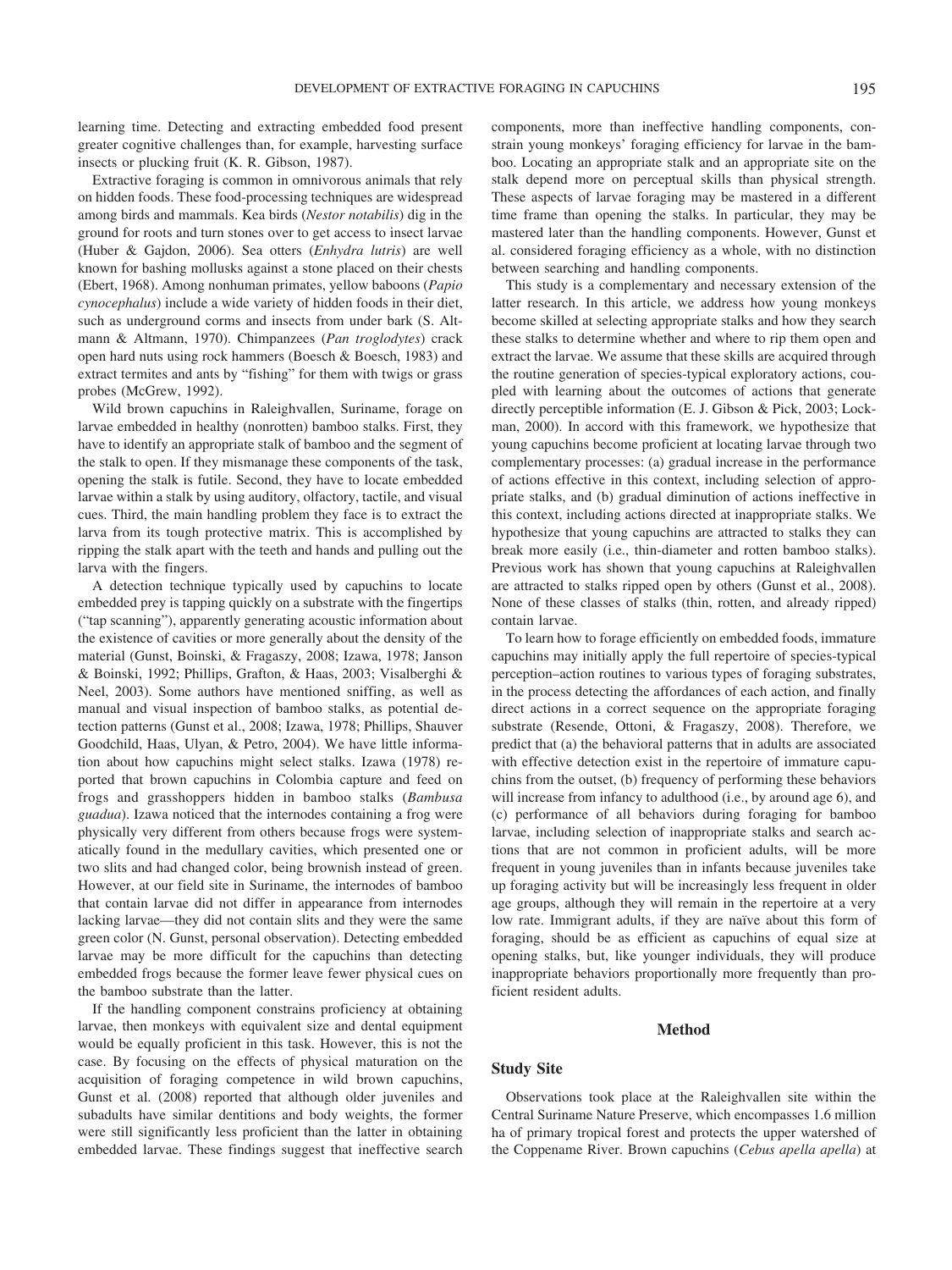Raleighvallen feed on a vast array of food items, including plants, fruits, flowers, invertebrates, and small vertebrates (Boinski, Quatrone, & Swarts, 2000). Among them, we focused on food sources and foraging techniques observed when the capuchins foraged in bamboo patches. The species of bamboo present at the study site is *Guadua latifolia* (*Graminae*). All bamboo patches in the site were impenetrable by human observers because of the homogeneous composition of an average 8,000 bamboo stalks per hectare (Boinski, S., 2008). The study troop allocated the majority of time in bamboo habitats to the largest contiguous patch across which three trails (about 2 m wide and a cumulative length of 475 m) were cut to allow observers to follow the monkeys.

In bamboo patches, capuchins feed on bamboo shoots, stalk pith, and larvae hidden inside internodes of bamboo stalks. The larvae (*Myelobia sp.*, *Pyralidae*; Britton, 1984), which attain a maximum size of 10 cm and 7 g, are prototypical "encased" foods that can be extracted by capuchins only after they use their hands and teeth to break into the stalk (1- to 9-cm diameter). Larvae are widely distributed throughout bamboo patches, in the same way as surface insects, and can be considered a dispersed food source for capuchins (Gunst, unpublished data).

## **Study Group**

The *Cebus apella apella* study group (Troop A) had been studied intermittently beginning in 1998 and continuously since 2000. During our 8 months of observation, a total of 31 identified individuals were sampled, including all age and sex classes. On the basis of the age classes reported in Gunst et al. (2008), the group contained 10 adults (ages 7 and older), including two immigrant adult males that had lived within the group for fewer than 6 months, six subadults (between 5 and 7 years old), four older juveniles (between 3 and 5 years old), six younger juveniles (from 1 to 3 years), and five infants (0–1 year). Ages given refer to the monkeys' ages at the start of this study.

#### **Data Collection**

The observation period was from March 2004 to July 2004 and from March 2005 to July 2005, between 7:00 a.m. and 5:00 p.m. When the study group was ranging within the bamboo patch, Noëlle Gunst collected focal-capuchin samples (J. Altmann, 1974) with continuous video recording using a digital video camera. The duration of focal samples varied from 1 to 15 min, depending on the visibility conditions. Focal samples lasting less than 1 min were discarded. The focal individual was selected, independently of its activity, from an ordered list of focal individuals, to ensure that all individuals had equal sampling opportunities every month. The monkeys could be seen well up to 3 m into the bamboo from the edge of the trail.

#### **Data Coding**

Videotaped data were scored using The Observer (Version 5.0, Noldus Information Technology, Leesburg, VA). The behaviors recorded were divided into nonforaging (e.g., resting, locomoting, grooming, and playing) and foraging behaviors, which in turn were divided into 10 larvae-related foraging behaviors (see Table 1) and foraging behaviors directed to other foods. Behaviors were categorized as events when they were of short duration (i.e., approximated as points in time) and their frequency of occurrence was of interest, whereas they were categorized as states when they lasted longer and their duration could be measured (cf. Martin & Bateson, 1993).

We also scored the different types of food items foraged in the bamboo patch (e.g., bamboo shoots, pith, larvae hidden inside bamboo stalks, and surface insects) and the different types of bamboo stalks processed by the capuchins during larvae foraging according to thickness (thin stalk, less than 2 cm in diameter; medium stalk, 2–4 cm; and large stalk, more than 4 cm), condition (rotten vs. healthy stalks), and integrity (intact vs. already-ripped stalks). We investigated which types of bamboo stalk were more likely to contain larvae by cutting open each internode of all stalks found in five  $5-m^2$  quadrates randomly delimited within the bamboo patch. We found no larvae inside rotten stalks with light brown epidermis, inside internodes already ripped apart by capuchins, and inside thin stalks. In contrast, large and medium healthy stalks with green epidermis contained an average of 0.05 larva per intact internode. These values were based on 274 internodes sampled from the patch visited by the study group and two other bamboo patches present in the study area to avoid depleting the supply of larvae.

## **Data Analysis**

We analyzed a total of 45.5 hr of focal data, with a minimum of 0.6 hr and a maximum of 3.1 hr per capuchin  $(M \pm SD)$ : infants,  $1.2 \pm 0.5$ ; younger juveniles,  $1.7 \pm 0.5$ ; older juveniles,  $1.8 \pm 0.3$ ; subadults,  $1.6 \pm 0.9$ ; and adults,  $1.3 \pm 0.4$ ). Bearing in mind that our small sample size may have influenced our results, we found medium and large effect sizes, and their confidence intervals did not include zero (see Table 2). We used The Observer to calculate

Table 1

*Larvae-Related Foraging States and Events Scored in This Study*

| Behavior       | Definition                                                                                                                                         | Type  |
|----------------|----------------------------------------------------------------------------------------------------------------------------------------------------|-------|
| Visual inspect | Visual scanning of bamboo stalks by turning one's head from one stalk to another and tilting one's head to closely<br>watch around each stalk      | State |
| Manual inspect | Tactile inspection by slipping one's hand on the surface of a bamboo stalk                                                                         | State |
| Rip apart      | Repetitive biting actions into a bamboo stalk, followed by tearing actions with hands applied on the resulting spray<br>of whitish stalk fragments | State |
| Explore hole   | Probing with hand or inserting fingers into the hole of an already-ripped bamboo stalk                                                             | State |
| Tap scan       | Quick tapping on a bamboo stalk with fingertips                                                                                                    | Event |
| Sniff          | Olfactory inspection by putting one's nose to a bamboo stalk and deeply inhaling                                                                   | Event |
| Bite           | Quick puncture into a bamboo stalk with canine                                                                                                     | Event |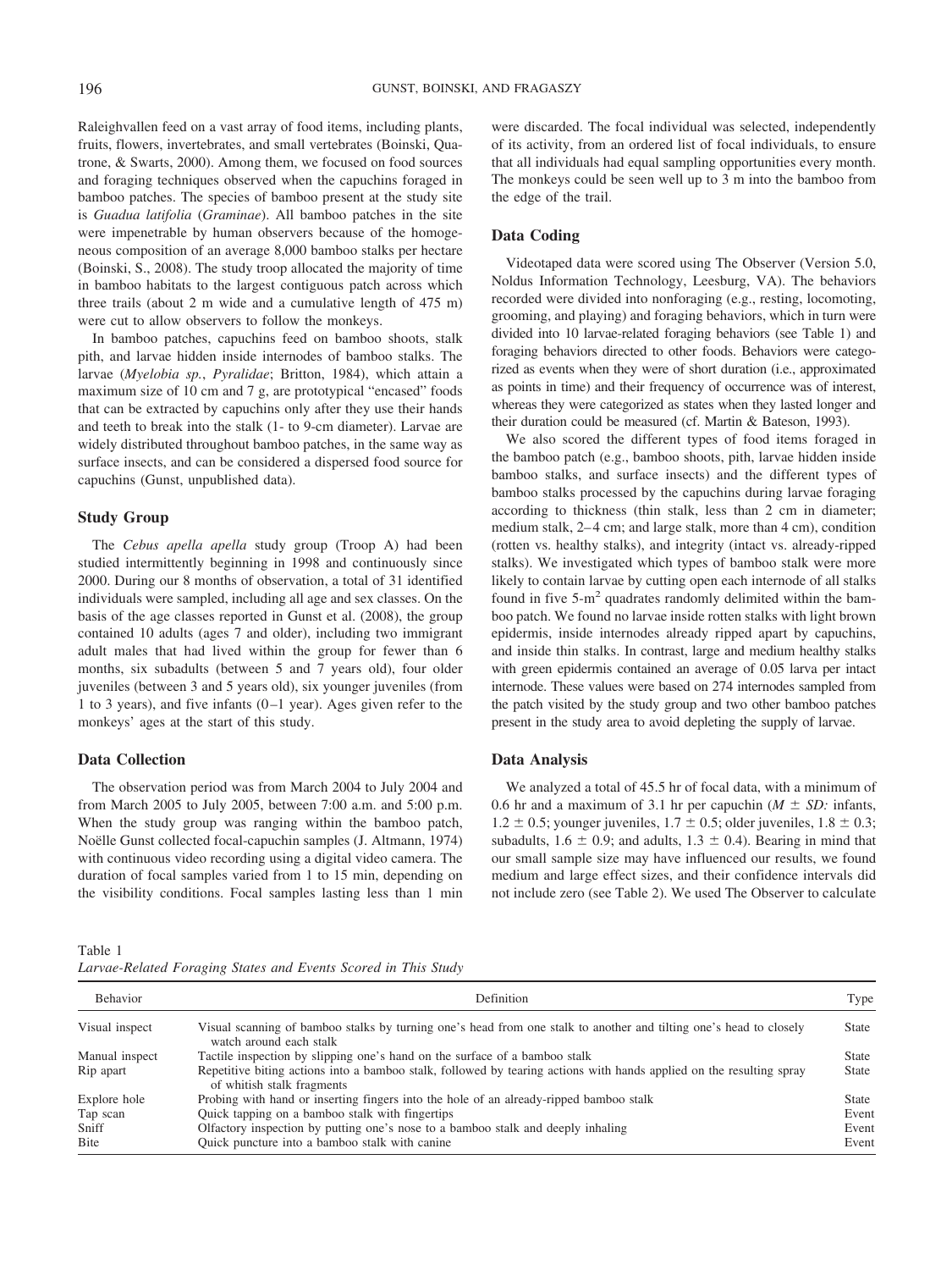the durations and frequencies of the larvae-related foraging behaviors directed to the different types of bamboo substrates. When foraging on larvae, we categorized visual inspect, manual inspect, tap scan, bite, and sniff as detection patterns, whereas we referred to rip apart as an extraction pattern. We defined the time performing larvae-related foraging behaviors by adding up the durations of the behavioral states, namely visual inspect, manual inspect, and rip apart. Behavioral frequencies were defined as the number of occurrences of behavior per hour spent foraging. Behavioral durations were expressed as the percentage of time performing a behavior over the total time devoted to foraging. We used data presented in Gunst et al. (2008) to evaluate individual foraging efficiency for larvae, defined as the number of larvae found per hour allocated to searching for larvae.

To evaluate age differences in the abilities to discriminate the physical properties of foraging substrates, we measured the interest in rotten and already-ripped bamboo stalks, where no larvae can be found. We defined the variable interest in alreadyripped bamboo stalks as the sum of the time spent visually and manually inspecting, ripping apart, and exploring the hole left in these particular stalks. We used two variables to assess interest in rotten bamboo stalks; the first one, based on foraging states, was defined as the sum of the time spent manually inspecting and ripping apart these stalks, and the second one, based on foraging events, was defined as the sum of frequencies of tap scan and sniff behaviors directed toward these particular stalks.

We used general linear models to test the effect of age on the duration and frequency of different foraging behaviors. We used the least significant differences for post hoc multiple paired comparisons among the five age classes. To determine the relative importance of particular behaviors that precede the discovery of a larva, we conducted a stepwise linear regression with foraging efficiency as the dependent variable and either the duration of three foraging states (visual inspect, manual inspect, and rip apart) or the frequency of three foraging events (tap scan, sniff, and bite) as independent variables because these six behaviors represent a large proportion of all the behaviors performed during foraging for larvae. We used SPSS 12.0 (SPSS, Inc., Chicago, IL) for all statistics and set the significance level at an alpha of .05.

#### **Results**

## **Behaviors Contributing to Foraging Efficiency for Larvae**

When observed in the bamboo patch, capuchins devoted a total of 40.2 hr to foraging activities, which represents 88.4% of the time spent collecting data in this patch. Table 2 shows a statistically significant effect of age on the percentage of time devoted to foraging on embedded larvae. The percentage of time performing larvae-related foraging behaviors (i.e., detection and extraction patterns) consistently increased with age (infants,  $9.5\% \pm 6.6$ ; younger juveniles,  $44.1 \pm 21.7$ ; older juveniles,  $71.6 \pm 6.2$ ; subadults,  $75.7 \pm 8.1$ ; and adults,  $83.0 \pm 8.0$ ).

Model 1 shows that among foraging states, visual inspect is a sufficient detection technique, whereas manual inspect and rip apart are insufficient techniques in the discovery of larvae (see Table 3). Model 2 shows that among foraging events, tap scan is a sufficient detection technique, whereas bite and sniff are insufficient detection techniques (see Table 3).

## **Age Differences in Detection and Extractive Behaviors When Foraging for Larvae**

We found significant effects of age on the percentage of time spent visually and manually inspecting bamboo when foraging in the bamboo patch (see Table 2). Figure 1 shows that the percentage of time devoted to visual inspect by infants was negligible (0.4  $\pm$ 1.0%) compared with that of the other age classes (from younger juveniles,  $23.1\% \pm 11.2$ , to adults,  $56.0 \pm 13.5$ ). By contrast, manual inspect consistently decreased with age from infants to adults. The frequencies of tap scan and sniff differed significantly with age, whereas bite did not (see Table 2). Tap scan frequencies tended to increase with age (see Figure 1) and were significantly higher in adults than in infants and younger juveniles (50.3  $\pm$  31.0,  $0.0 \pm 0.0$ , and  $13.2 \pm 12.9$  events per hour foraging, respectively) and higher in subadults  $(28.9 \pm 24.1)$  than in infants  $(p < .01)$ . Sniff frequencies consistently increased with age from infants to subadults (0.1  $\pm$  0.3, 10.5  $\pm$  12.4, 15.0  $\pm$  5.7, and 22.4  $\pm$  7.7 events per hour foraging, respectively) and decreased in adults  $(9.2 \pm 7.7).$ 

Regarding extractive behaviors, we found a significant age effect on the percentage of time devoted to ripping apart healthy bamboo stalks (see Table 2). Figure 2 shows a consistent increase in the mean duration of rip apart with age from infants (4.2%  $\pm$ 3.1) to subadults  $(30.6 \pm 12.3)$ .

## **Age Differences in Substrate Selection When Foraging for Larvae**

Monkeys of different age classes varied in their interest in different types of bamboo stalks according to hardness (soft bamboo pith vs. hard bamboo stalks), thickness (large diameter vs. smaller diameter), condition (healthy vs. rotten stalks), and integrity (solid vs. alreadyripped stalks). There was a significant age effect on the percentage of time spent ripping apart bamboo pith, with higher values found in infants than in all the older age classes (see Table 2).

We found a significant age effect on the overall duration of ripping apart large stalks, with lower values in infants and younger juveniles than in subadults and adults (see Table 2). By contrast, we found no significant differences between age classes in the time spent ripping apart medium stalks and thin stalks. Rip apart was present in the behavioral repertoire of infant capuchins, even though infants rarely exhibited this behavior toward tougher substrates (i.e., healthy large stalks; Figure 3a).

It is interesting that the diameter of healthy stalks was associated with age differences not only in the time spent extracting larvae by ripping stalks apart but also in the time (i.e., effort) devoted to detecting larvae hidden inside the stalks. We found a significant age effect on the frequency of tap scan and sniff directed toward large stalks (see Table 2). The frequency of tap scan and sniff consistently increased with age from infants to adults, and post hoc analyses revealed that infants and younger juveniles performed significantly less tap scan and sniff of large stalks than did subadults and adults. In contrast, we found no significant differ-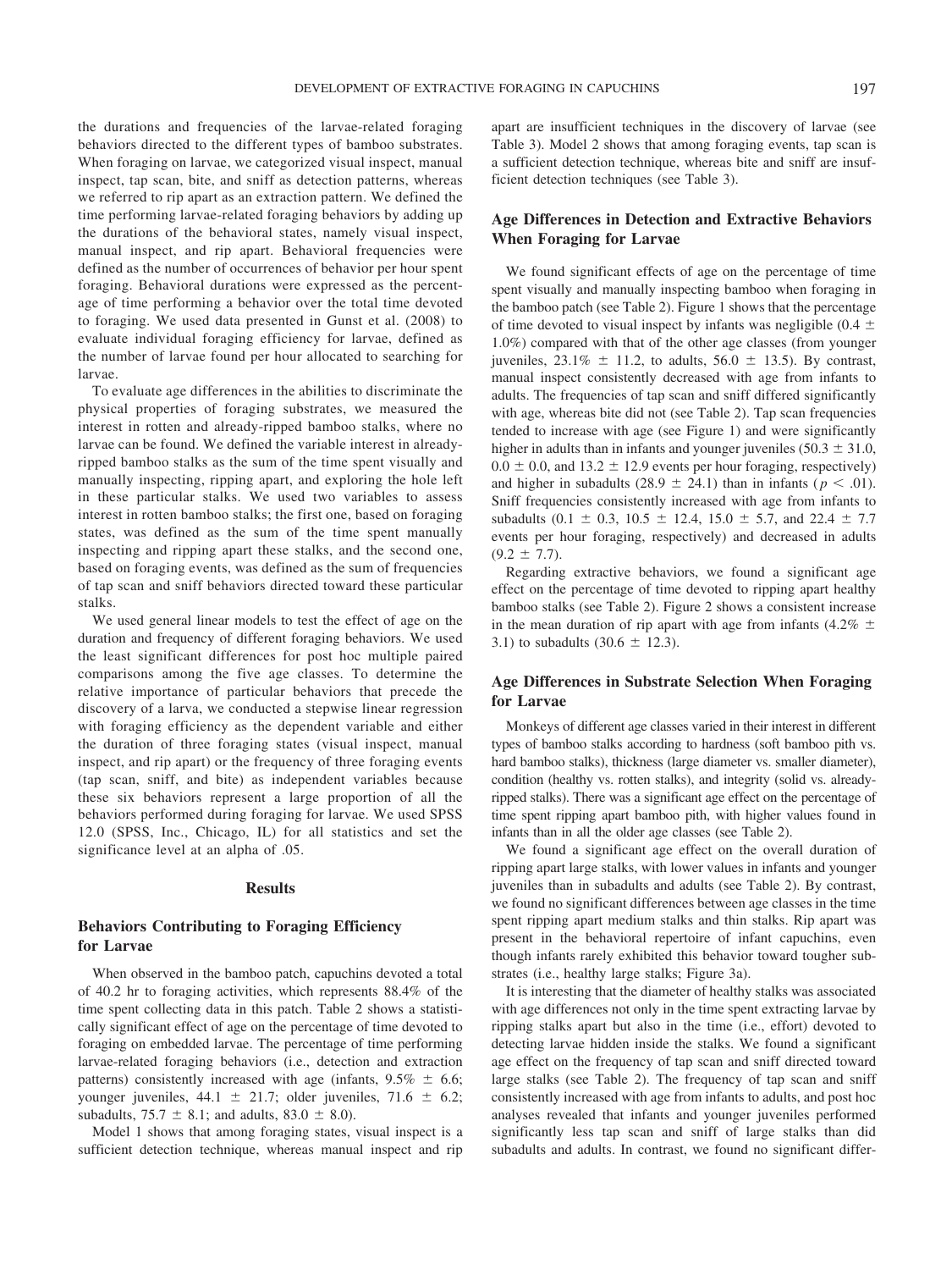| Table 2 |  |                                                              |  |
|---------|--|--------------------------------------------------------------|--|
|         |  | Effect of Age in Different Larvae-Related Foraging Variables |  |

|                                           |          |                  | $\eta_p^2$ | 95% confidence interval for the difference |         |         |         |         |         |  |
|-------------------------------------------|----------|------------------|------------|--------------------------------------------|---------|---------|---------|---------|---------|--|
|                                           |          |                  |            | $I-J1$                                     |         | $I-J2$  |         | $I-S$   |         |  |
| Dependent variable                        | F(4, 26) | $\boldsymbol{p}$ |            | LB                                         | UB      | LB      | UB      | LB      | UB      |  |
| Time foraging for larvae.                 | 39.47    | < 0.001          | .859       | $-49.1$                                    | $-20.0$ | $-78.2$ | $-46.0$ | $-80.7$ | $-51.6$ |  |
| Visual inspect                            | 22.92    | < 0.001          | .779       | $-22.3$                                    | $-5.0$  | $-38.7$ | $-19.6$ | $-33.8$ | $-16.6$ |  |
| Manual inspect                            | 5.11     | .004             | .440       | ns                                         | ns      | ns      | ns      | ns      | ns      |  |
| Tap scan                                  | 4.42     | .007             | .405       | $-61.7$                                    | $-11.2$ | $-21.9$ | $-4.7$  | $-76.6$ | $-23.0$ |  |
| Sniff                                     | 5.60     | .002             | .463       | $-20.4$                                    | $-0.3$  | $-26.0$ | $-3.7$  | $-32.4$ | $-12.2$ |  |
| <b>B</b> ite                              | 1.87     | .146             | .224       | ns                                         | ns      | ns      | ns      | ns      | ns      |  |
| Rip apart healthy stalks                  | 4.03     | .011             | .383       | ns                                         | ns      | ns      | ns      | $-24.9$ | $-6.8$  |  |
| Rip apart pith                            | 4.83     | .005             | .426       | 1.2                                        | 5.2     | 1.4     | 5.8     | 1.7     | 5.8     |  |
| Rip apart large stalks                    | 3.60     | .018             | .356       | ns                                         | ns      | ns      | ns      | $-22.8$ | $-5.1$  |  |
| Rip apart medium stalks                   | 1.28     | .303             | .165       | ns                                         | ns      | ns      | ns      | ns      | ns      |  |
| Rip apart thin stalks                     | 0.75     | .556             | .104       | ns                                         | ns      | ns      | ns      | ns      | ns      |  |
| Tap scan or sniff large stalks            | 6.21     | .001             | .489       | ns                                         | ns      | ns      | ns      | $-51.6$ | $-13.7$ |  |
| Tap scan or sniff medium stalks           | 1.68     | .185             | .205       | ns                                         | ns      | ns      | ns      | ns      | ns      |  |
| Tap scan or sniff thin stalks             | 1.86     | .147             | .223       | ns                                         | ns      | ns      | ns      | ns      | ns      |  |
| Manual inspect or rip apart rotten stalks | 4.75     | .005             | .422       | ns                                         | ns      | ns      | ns      | ns      | ns      |  |
| Manual inspect or rip apart ripped stalks | 18.88    | .001             | .744       | ns                                         | ns      | 2.6     | 16.2    | 9.5     | 21.8    |  |
| Tap scan or sniff rotten stalks           | 4.07     | .011             | .385       | ns                                         | ns      | $-1.6$  | $-0.3$  | ns      | ns      |  |

*Note.* General linear model.  $N = 31$ ; Effect sizes were measured by using partial eta-square and 95% confidence interval. For the differences between age, classes were provided only for statistically significant post hoc comparisons. I = infant; J1 = younger juvenile; J2 = older juvenile; S = subadult;  $A =$  adult;  $LB =$  lower bound;  $UB =$  upper bound.

ences between age classes in the frequencies of tap scan and sniff directed toward medium stalks or thin stalks (see Table 2).

With regard to particular bamboo stalks where no larvae can be found, there were significant age effects on the interest in rotten stalks (see Table 2). Young individuals spent more time performing foraging behaviors toward rotten stalks, and especially toward already-opened stalks, than did subadults and adults, who showed almost no interest in them (rotten stalks: infants,  $2.0 \pm 2.4\%$ ; younger juveniles,  $4.6 \pm 4.5$ ; older juveniles,  $0.9 \pm 1.0$ ; subadults,  $0.1 \pm 0.1$ ; adults,  $0.1 \pm 0.2$ ; Figure 3b; see Figure 2 for alreadyripped stalks).

## **Acquisition and Disappearance of Foraging Behaviors During Ontogeny**

As predicted, sufficient detection techniques (visual inspect and tap scan) became more prevalent with age (Figures 4a and 4b). Visual inspect existed at a very low rate in the repertoire of capuchins from the outset (infants,  $0.43 \pm 0.96\%$  of foraging time), and tap scan appeared from the age of 1 year. Insufficient detection techniques such as manual inspect and bite tended to disappear according to the same timeline but remained in the repertoire of adults at a very low rate. Manual inspect consistently decreased from infants (5.42  $\pm$  4.47%) to adults (0.74  $\pm$ 0.74%). Bite declined in adults (infants,  $12.98 \pm 4.85\%$ ; younger juveniles,  $11.46 \pm 6.80\%$ ; older juveniles,  $9.03 \pm 1.46$ 3.77%; subadults,  $10.89 \pm 10.11\%$ ; and adults,  $4.65 \pm 5.31\%$ ). Sniff increased from infants to subadults but decreased in adults (Figure 4b).

Extractive behavioral patterns (rip apart) directed toward appropriate substrates, that is, large healthy stalks, were virtually absent in infants and became more prevalent with age, at least until the subadult stage. In contrast, interest in already-ripped stalks represented an important part of 0- to 3-year-old individuals' foraging activities but decreased between 3 and 5 years of age and almost disappeared in individuals older than 5 years.

#### **Case Study on Immigrant Adult Males**

We compared the data obtained from the two adult males recently integrated into the study group and whose original group or groups were not known with data from all other individuals of the same age class. The average foraging efficiency of these two subjects  $(3.7 \pm 0.5)$ larvae found per hour foraging) was the lowest of all adults (6.2  $\pm$ 1.6) and was also lower than that of all subadults (6.3  $\pm$  1.7) but was exactly the same as that of the older juveniles  $(3.7 \pm 1.7)$ . As for extractive behavior, the two immigrant males and the other adults or subadults did not notably differ in the time they devoted to ripping bamboo stalks apart (30.2  $\pm$  6.9%, 25.2  $\pm$  14.7%, and 30.6  $\pm$  12.3%, respectively). They spent less time performing larvae detection behaviors than other adults and were similar to older juveniles in their tap scan frequencies ( $29.8 \pm 20.9$  and  $30.7 \pm 20.5$  tap scan events per hour foraging, respectively) and the percentage of time devoted to visual inspect (46.1  $\pm$  13.7% and 49.1  $\pm$  10.5, respectively). Our small data set did not allow us to present analyses on the selection of stalks by these two males.

#### **Discussion**

We studied the development of proficient extraction by young brown capuchins foraging for larvae living inside healthy stalks of bamboo. To get at these larvae, which are highly prized by the monkeys, they must learn to select appropriate stalks, to search these stalks effectively, and to open them and extract the larvae. We found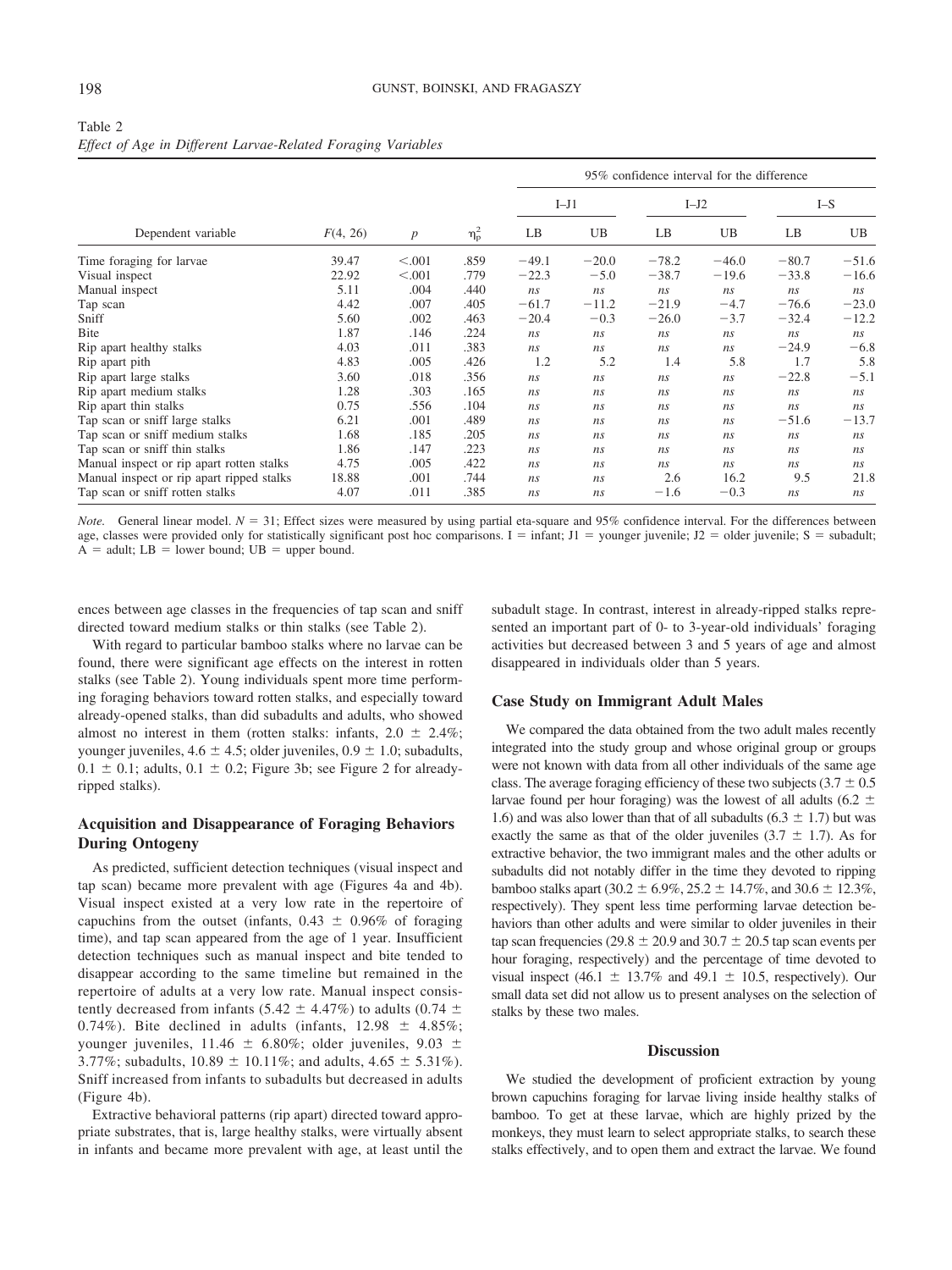|         |         |         |         |         |         | 95% confidence interval for the difference |         |     |        |        |        |  |
|---------|---------|---------|---------|---------|---------|--------------------------------------------|---------|-----|--------|--------|--------|--|
| $I-A$   |         |         | $J1-J2$ |         | $J1-S$  |                                            | $J1-A$  |     | $J2-S$ |        | $J2-A$ |  |
| LB      | UB      | LB      | UB      | LB      | UB      | LB                                         | UB      | LB  | UB     | LB     | UB     |  |
| $-86.6$ | $-60.3$ | $-43.1$ | $-12.1$ | $-45.5$ | $-17.7$ | $-51.3$                                    | $-26.5$ | ns  | ns     | ns     | ns     |  |
| $-41.1$ | $-25.6$ | $-24.7$ | $-6.4$  | $-19.8$ | $-3.4$  | $-27.1$                                    | $-12.4$ | ns  | ns     | ns     | ns     |  |
| $-4.4$  | $-1.2$  | ns      | ns      | ns      | ns      | $-4.2$                                     | $-1.1$  | ns  | ns     | $-4.0$ | $-0.5$ |  |
| ns      | ns      | ns      | ns      | ns      | ns      | ns                                         | ns      | ns  | ns     | ns     | ns     |  |
| ns      | ns      | ns      | ns      | ns      | ns      | ns                                         | ns      | ns  | ns     | ns     | ns     |  |
| ns      | ns      | ns      | ns      | ns      | ns      | ns                                         | ns      | ns  | ns     | ns     | ns     |  |
| $-21.4$ | $-5.0$  | ns      | ns      | ns      | ns      | ns                                         | ns      | ns  | ns     | ns     | ns     |  |
| 1.6     | 5.3     | ns      | ns      | ns      | ns      | ns                                         | ns      | ns  | ns     | ns     | ns     |  |
| $-19.2$ | $-3.15$ | ns      | ns      | $-18.4$ | $-1.5$  | ns                                         | ns      | ns  | ns     | ns     | ns     |  |
| ns      | ns      | ns      | ns      | ns      | ns      | ns                                         | ns      | ns  | ns     | ns     | ns     |  |
| ns      | ns      | ns      | ns      | ns      | ns      | ns                                         | ns      | ns  | ns     | ns     | ns     |  |
| $-52.2$ | $-17.9$ | ns      | ns      | $-41.4$ | $-5.3$  | $-41.9$                                    | $-9.5$  | ns  | ns     | ns     | ns     |  |
| ns      | ns      | ns      | ns      | ns      | ns      | ns                                         | ns      | ns  | ns     | ns     | ns     |  |
| ns      | ns      | ns      | ns      | ns      | ns      | ns                                         | ns      | ns  | ns     | ns     | ns     |  |
| ns      | ns      | 0.4     | 3.9     | 1.2     | 4.3     | 1.3                                        | 4.1     | ns  | ns     | ns     | ns     |  |
| 10.4    | 21.6    | 4.7     | 17.8    | 11.6    | 23.4    | 12.5                                       | 23.1    | ns  | ns     | ns     | ns     |  |
| ns      | ns      | ns      | ns      | ns      | ns      | ns                                         | ns      | 0.4 | 1.6    | 0.4    | 1.5    |  |

that the final step, which can be considered handling in the terminology of optimal foraging models (cf. MacArthur & Pianka, 1966), is mastered by monkeys in a timeline set by physical growth and dental development. The first two steps, which correspond to searching, are mastered more slowly. Effective searching behaviors directed to appropriate stalks are not fully mastered before age 6. The few effective detection behaviors by immigrant adults and their low efficiency at obtaining larvae suggest that they were naïve about this particular foraging activity and highlight the dependence of efficient searching behaviors on extended practice even for individuals with full physical capabilities.

#### **Ontogeny of Substrate Selection**

Extracting larvae from bamboo stalks is time and energy consuming. Capuchins should rip a stalk apart only when it is worthwhile to do so, that is, when the stalk is very likely to contain a highly nutritious larva, and not when the energy gain is uncertain, that is, when the stalk is small, is rotten, or has already been processed by a previous forager. By learning how to select appropriate substrates (large and medium healthy internodes) and then by performing adequate detection techniques, growing capuchins gradually optimize their extractive foraging strategies.

Table 3

*Behaviors Contributing to Foraging Efficiency for Larvae by Using Two Stepwise Linear Regression Models*

|                                 |       | $df_1$ | $df_2$ | $\cal F$ | $\boldsymbol{p}$ | Effect size | 95% confidence interval |             |  |
|---------------------------------|-------|--------|--------|----------|------------------|-------------|-------------------------|-------------|--|
| Model and<br>predictor variable | $R^2$ |        |        |          |                  |             | Lower bound             | Upper bound |  |
| 1a                              |       |        |        |          |                  |             |                         |             |  |
| Visual inspect                  | .449  |        | 29     | 25.43    | < .001           |             | 0.207                   | 0.691       |  |
| 1 <sub>b</sub>                  |       |        |        |          |                  |             |                         |             |  |
| Visual inspect                  |       |        |        |          |                  |             |                         |             |  |
| Rip apart                       | .624  |        | 28     | 14.47    | .001             | 0.465       | 0.435                   | 0.813       |  |
| 2a                              |       |        |        |          |                  |             |                         |             |  |
| Tap scan                        | .275  |        | 29     | 12.35    | .001             |             | 0.025                   | 0.524       |  |
| 2 <sub>b</sub>                  |       |        |        |          |                  |             |                         |             |  |
| Tap scan                        |       |        |        |          |                  |             |                         |             |  |
| <b>Bite</b>                     | .364  |        | 28     | 5.06     | .033             | 0.140       | 0.120                   | 0.607       |  |
| 2c                              |       |        |        |          |                  |             |                         |             |  |
| Tap scan                        |       |        |        |          |                  |             |                         |             |  |
| <b>Bite</b>                     |       |        |        |          |                  |             |                         |             |  |
| Sniff                           | .542  |        | 27     | 11.91    | .002             | 0.389       | 0.335                   | 0.749       |  |

*Note.* Model 1, on foraging states; Model 2, on foraging events. Effect size attributable to the addition of a new predictor.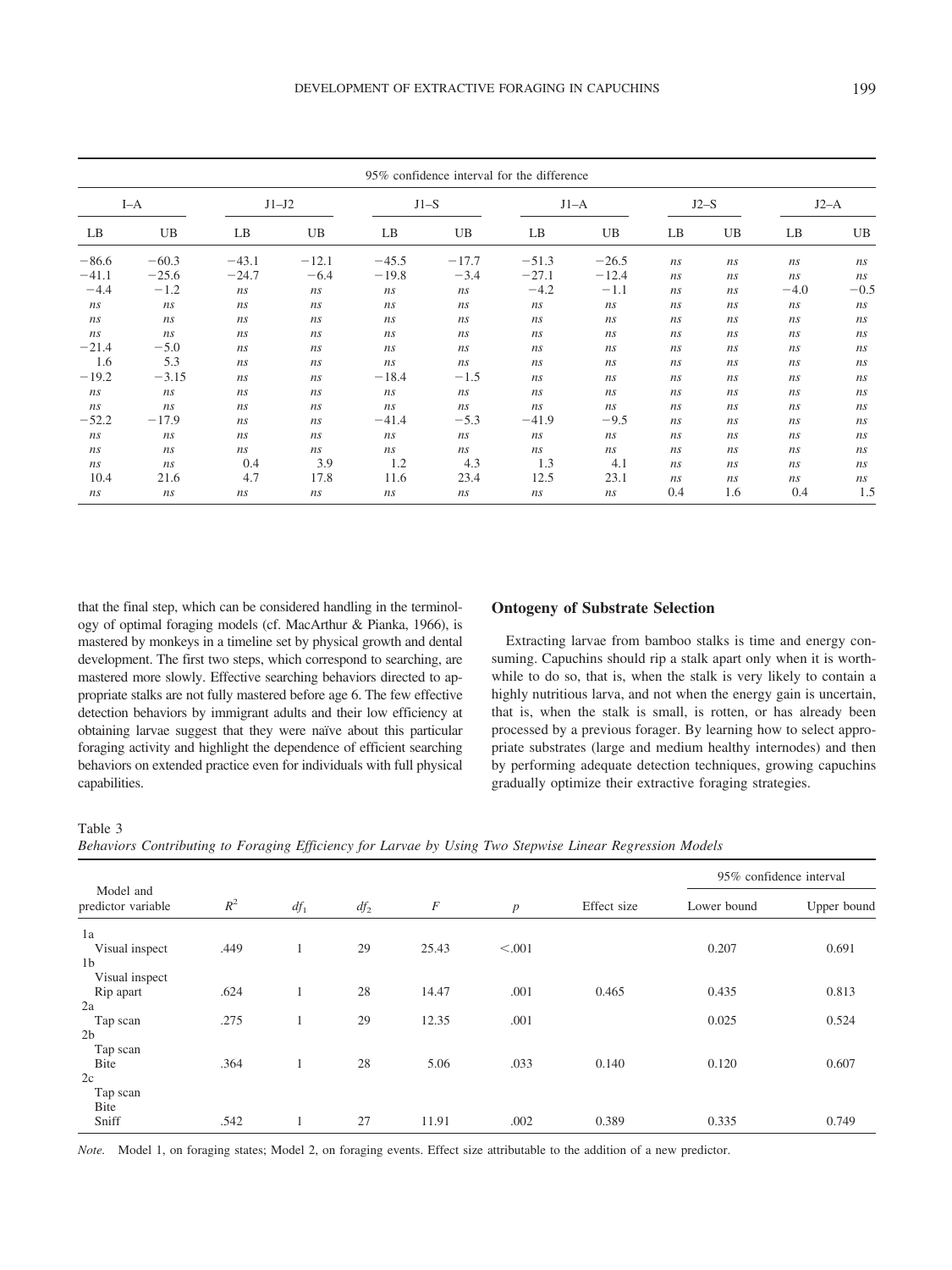

*Figure 1.* Percentage of time devoted to visual inspect during foraging and frequency of tap scan (number of occurrences of tap scan per hour spent foraging) for each age class  $(M \pm SD)$ . <sup>\*\*</sup>  $p < .01$ .

How do young monkeys learn what kind of stalk to tap and inspect? Although some detection and extraction techniques, such as sniffing and ripping apart, appeared in the capuchins' repertoire as early as infancy, whether these behaviors were directed toward appropriate foraging substrates (i.e., bamboo stalks likely to contain embedded larvae) largely depended on the age of the forager. The frequency of tap scanning and sniffing directed toward large stalks, where most larvae can be found, consistently increased from infants to adults, with a significant difference between infants and younger juveniles on one hand and subadults and adults on the other hand. Infants mainly ripped soft bamboo pith (that cannot contain any larvae) instead of hard bamboo stalks. Older juveniles, subadults, and adults directed fewer foraging behaviors toward particular foraging substrates where no larvae can be found because of their health (rotten stalks) or integrity (already-ripped stalks) than did younger individuals.

The limited physical capabilities of infants and younger juveniles may explain why they direct more foraging behaviors toward thin or rotten stalks that they can break easily and already-opened stalks rather than to large and healthy stalks. Working on thin, rotten, and already-opened stalks allows them to practice opening bamboo, even though it does not result in gaining a larva. Practicing at sites opened by skilled conspecifics may improve their ripping skills and may help them develop a preference for appropriate substrates (large and healthy stalks).

# **Importance of Specific Detection Techniques in Foraging Efficiency**

We found that visually inspecting and tapping bamboo stalks were the most adequate techniques to detect larvae. Tap scanning



*Figure 2. M*  $\pm$  *SD* percentage of foraging time devoted to (a) ripping apart healthy bamboo stalks and (b) showing interest in already-ripped bamboo stalks, for each age class.  $\sqrt[n]{p}$  < .01.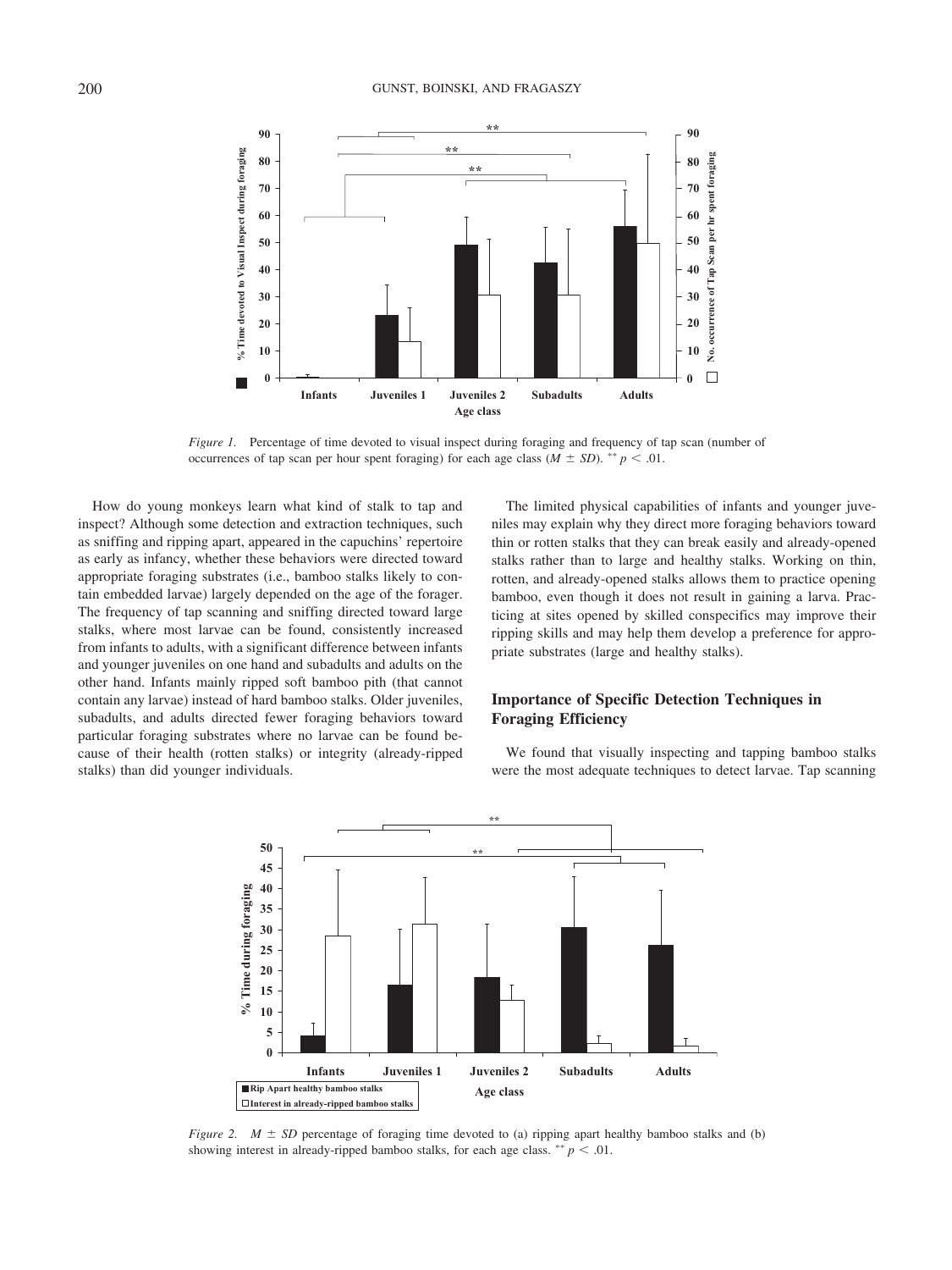

*Figure 3.* Percentage of time devoted to rip apart (a) and percentage of all detection events, namely tap scan, sniff, and bite pooled together (b), directed toward different types of bamboo stalks according to hardness, thickness, condition, and integrity and for each age class.

has been described in capuchins in diverse settings. The assumed function is identification of locations where potential prey are embedded in woody substrates and to check ripeness of fruit (Izawa, 1978; Phillips et al., 2003; Visalberghi & Neel, 2003). The challenge in the foraging task we studied is not to learn to tap (the monkeys do this anyway) but to learn what to notice while tapping and to tap in the right places. Close visual inspection of bamboo stalks (and the possible presence of the tiny hole made by the insect while laying eggs that develop into larvae) may help the forager select which particular internode would be worth ripping apart, whereas tap scanning could serve to confirm or refine the search. Although sniffing by itself adds little to foraging efficiency, immature capuchins may apply this behavior as a complementary technique by sniffing stalks both before and after tapping and ripping.

## **Acquisition of Detection Techniques: Perception–Action Perspective and Experiential Factors**

Our results reveal that young capuchins acquire detection techniques to find larvae in bamboo through a gradual increase in the use of effective behaviors and a progressive disappearance of ineffective behaviors. A similar pattern is evident in capuchins acquiring a different kind of foraging skill, cracking nuts using stone hammers and anvils (Resende et al., 2008). In both cases, young capuchins initially apply the full repertoire of speciestypical actions to various types of foraging substrates. In this study, most of them are inefficient for obtaining larvae because they are directed to inappropriate substrates (bamboo stalks unlikely to contain larvae), because the action does not provide relevant information on the presence of encased food (bite and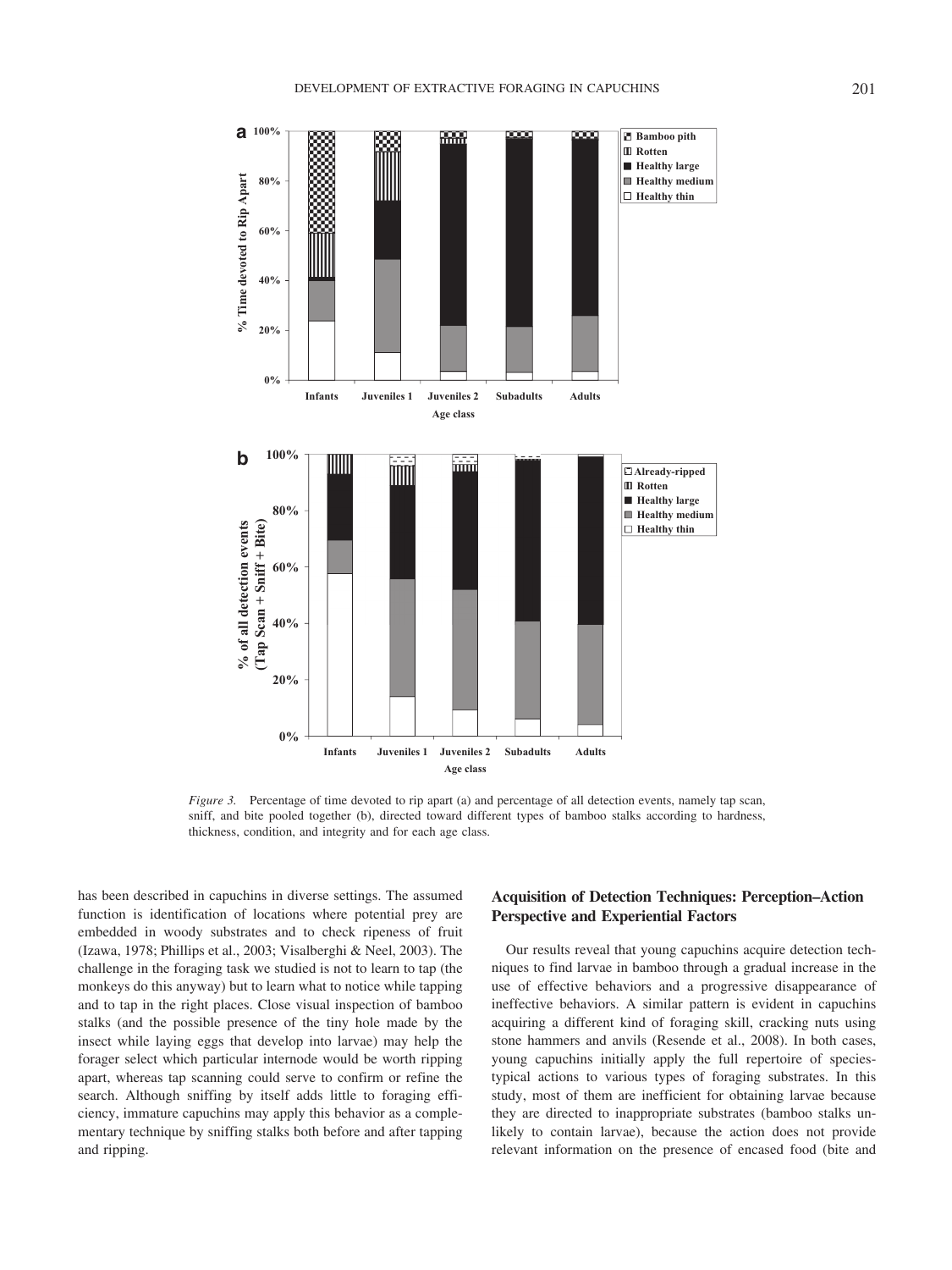

*Figure 4.* a: Timeline of appearance of visual inspect and rip apart behaviors, and disappearance of interest in already-ripped stalks, expressed as percentage of time during foraging. b: Timeline of appearance of tap scan and sniff behaviors, expressed as frequency (total number of occurrence of behavior per hour spent foraging).

manual inspect), or because the sequence of actions is not correctly ordered (ripping a stalk apart with teeth before performing the detection patterns). As individuals practice searching for larvae, such "errors" are gradually reduced and effective species-typical exploratory actions (those guiding detection and extraction) increase (cf. Gibson & Pick, 2003).

Ineffective actions and sequences diminish as individuals gain experience at selecting the most appropriate foraging substrates (large and intact bamboo stalks). Practicing with different kinds of stalks combined with associative learning through gradual positive reinforcement (finding larvae) may help young monkeys detect the affordances of each action, learn the right foraging sequences, and select appropriate substrates when they become able to open them.

The similarities in efficiency at obtaining embedded larvae between immature and two immigrant adult male capuchins that seemed naïve about this foraging activity provide additional evidence that identifying the right kind of stalk and locating the larva in it are more challenging than opening the stalk and therefore constrain the appearance of mature efficiency at this kind of foraging. If obtaining larvae were only constrained by the ability to open stalks, which is paced by physical maturation, naïve adults should be more efficient than immature capuchins. Immigrant adults were similar to other adults with regards to the strengthdependent foraging component (ripping stalks apart), but their level of detection and their use of detection techniques were characteristic of older juveniles. They seemed to have less experience in this extractive foraging task.

The "needing-to-learn" hypothesis postulates that a relatively slow development with prolonged immaturity can be explained by the need to devote time to acquire complex adult-level skills (Ross & Jones, 1999). Our extension of this hypothesis produces the prediction that searching behaviors (detecting larvae) relying on learning may achieve mature form later than handling behaviors (extracting larvae) relying on physical development. Our results showed that infants did not yet visually inspect stalks or tap on them. However, they already performed rudimentary extractive patterns: When biting into bamboo stalks, infant capuchins tear much thinner bamboo stalk fragments than older individuals (Noëlle Gunst, personal observation; see also infant aye-ayes [Krakauer, 2005]). This suggests that dental equipment and strength limit successful extraction. Overall, reaching adult-level proficiency at obtaining embedded larvae may not only be constrained by physical maturation but also by learning how to detect them.

In wild brown capuchins, a several-year period of practice is needed for a young forager to become fully competent in locating encased larvae. This study suggests that the ability to select appropriate substrates and detect hidden larvae is likely to benefit from prolonged individual practice supporting perceptual learning. In a previous study, we showed that conspecifics' foraging arti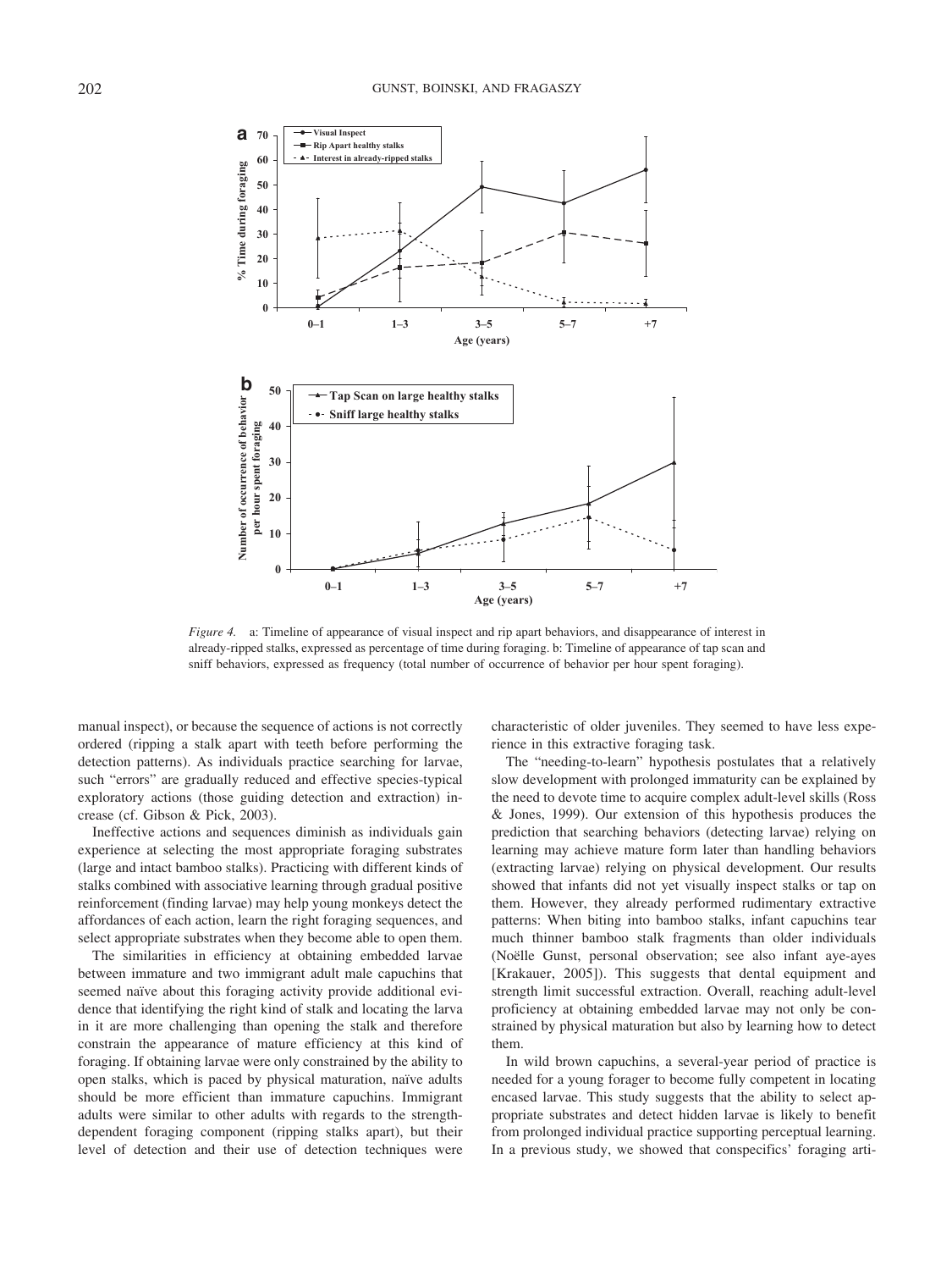facts (bamboo internodes previously ripped apart by foragers to extract larvae) may have an indirect social influence on the acquisition process (Gunst et al., 2008). Even though already-ripped stalks cannot lead to success by obtaining direct rewards (larvae), they prompt immature capuchins to practice larvae-related foraging behaviors. Persevering practice may turn initially unpolished attempts into finely tuned and skilled movements (Elliot, 1999).

Practice with already-ripped large stalks may also influence choice of subsequent stalks through social enhancement. However, as long as enhancement narrows immature capuchins' interest to one large already-ripped segment, it cannot lead directly to success. In this case, young individuals have to move away from the opened large segment to adjacent large segments that are more likely to contain larvae. Whereas infants and younger juveniles tend to persist in exploring empty already-ripped large segments, older juveniles were more inclined to shift their attention to adjacent segments (Gunst, Boinski, & Fragaszy, 2007). By doing so, immature capuchins can learn to associate large-diameter stalks with the higher probability of finding larvae. Therefore, practice with particular foraging artifacts (already-ripped large stalks) may affect the selection of appropriate substrates through an expansion of the zone of social enhancement. This is an interesting model that expands existing notions of social supports for learning (cf. Fragaszy & Visalberghi, 1996).

#### **Trade-Offs in Foraging Skill Acquisition**

Optimal foraging theory assumes that foragers can assess the quality and availability of their foods and derive their foraging decisions from a cost–benefit calculus of energy return rate. For capuchins foraging on embedded larvae in a bamboo patch, the foraging efforts are compensated by peak energy return rates from high-quality food items rich in animal proteins and fats. This may account for the monkeys' strong preference for such hidden prey over easy-to-access but lower quality plant foods (e.g., bamboo shoots; cf. Gunst et al., 2008).

According to the diet breadth model, there is an immediate trade-off between the searching and handling components of foraging (Charnov, 1976; MacArthur & Pianka, 1966). Longer searching time, greater handling efforts, or both may be costly in terms of foraging time allocation but may also allow more nutrients to be extracted from a captured prey item. Our findings suggest that for capuchins foraging on encased foods, this trade-off should be considered over longer periods of time and particularly through the developmental perspective. In young capuchins, devoting time to searching for hidden prey has a short-term cost resulting from their low level of competence in this task. However, there is a long-term payoff through becoming more experienced and efficient at locating this food. Throughout the juvenile period, time devoted to skill acquisition is a trade-off with time spent on food consumption.

Because of their small size and lack of skills, infant capuchins spend most of their time foraging on easy, low-energy foods such as bamboo shoots, whereas bigger and more experienced individuals tend to focus more and more on learning extractive foraging techniques to obtain higher quality foods (Gunst et al., 2008, and this study). Although searching components can present greater challenges than handling components in this foraging task, large gains are made from investment in learning how to search efficiently for hidden prey. Despite the immediate risks incurred by young individuals allocating time to unsuccessful activities (cf. Clutton-Brock, 1977), the foraging skills acquired during the juvenile period are beneficial in the long term. More generally, the benefits of learning foraging skills continue to influence foraging time allocation over a life course. The timeline of developing adult-level foraging efficiency in relatively long-lived monkeys, such as capuchins, follows that of apes and humans, in that it requires a long investment in hard-to-process foods during a lengthened juvenility and whose payoff may be an increased life span (cf. Kaplan, Hill, Lancaster, & Hurtado, 2000).

#### **References**

- Altmann, J. (1974). Observational study of behaviour: Sampling methods. *Behaviour, 49,* 227–265.
- Altmann, S., & Altmann, J. (1970). *Baboon ecology: African field research.* Chicago: University of Chicago Press.
- Boesch, C., & Boesch, H. (1983). Optimization of nut-cracking with natural hammers by wild chimpanzees. *Behaviour, 83,* 265–286.
- Boinski, S. (2008). [Untitled]. Unpublished raw data.
- Boinski, S., Quatrone, R., & Swarts, H. (2000). Substrate and tool-use by brown capuchins in Suriname: Ecological context and cognitive basis. *American Anthropologist, 102,* 741–761.
- Britton, E. B. (1984). A pointer to a new hallucinogen of insect origin. *Journal of Ethnopharmacology, 12,* 331–333.
- Charnov, E. L. (1976). Optimal foraging, the marginal value theorem. *Theoretical Population Biology, 9,* 129–136.
- Clutton-Brock, T. H. (1977). Some aspects of intraspecific variation in feeding and ranging behavior in primates. In T. H. Clutton-Brock (Ed.), *Primate ecology* (pp. 539–556), London: Academic Press.
- Ebert, E. E. (1968). A food habits study of the southern sea otter, *Enhydra lutris nereis. California Fish and Game, 54,* 33–42.
- Elliot, L. (1999). *What's going on in there? How the brain and mind develop in the first five years of life.* New York: Bantam Books.
- Fairbanks, L. A. (1993). Risk-taking by juvenile vervet monkeys. *Behaviour, 124,* 57–72.
- Fragaszy, D. M., & Visalberghi, E. (1996). Social learning in monkeys: Primate "primacy" reconsidered. In C. M. Heyes & B. G. Galef Jr. (Eds.), *Social learning in animals: The roots of culture* (pp. 65–84). Toronto: Academic Press.
- Gibson, E. J., & Pick, A. D. (2003). *An ecological approach to perceptual learning and development.* Oxford, England: Oxford University Press.
- Gibson, K. R. (1987). Cognition, brain size and the extraction of embedded food resources. In J. G. F. Else & P. C. Lee (Eds.), *Primate ontogeny, cognition and social behaviour* (pp. 93–103). Cambridge, England: Cambridge University Press.
- Goss-Custard, J. D., Dunbar, R. I. M., & Aldrich-Blake, F. P. G. (1972). Survival, mating and rearing strategies in the evolution of primate social structure. *Folia Primatologica, 17,* 1–19.
- Gunst, N., Boinski, S., & Fragaszy, D. M. (2007). Studying how social context aids acquisition of foraging skills in wild brown capuchins (*Cebus apella*) in Suriname [Abstract]. *American Journal of Primatology, 69*(Suppl. 1), 76.
- Gunst, N., Boinski, S., & Fragaszy, D. M. (2008). Acquisition of foraging competence in wild brown capuchins (*Cebus apella*), with special reference to conspecifics' foraging artefacts as an indirect social influence. *Behaviour, 145,* 195–229.
- Hill, K., & Kaplan, H. (1999). Life history traits in humans: Theory and empirical studies. *Annual Review of Anthropology, 28,* 397–430.
- Huber, L., & Gajdon, K. G. (2006). Technical intelligence in animals: The kea model. *Animal Cognition, 9,* 295–305.
- Izawa, K. (1978). Frog-eating behavior of wild black-capped capuchin (*Cebus apella*). *Primates, 19,* 633–642.